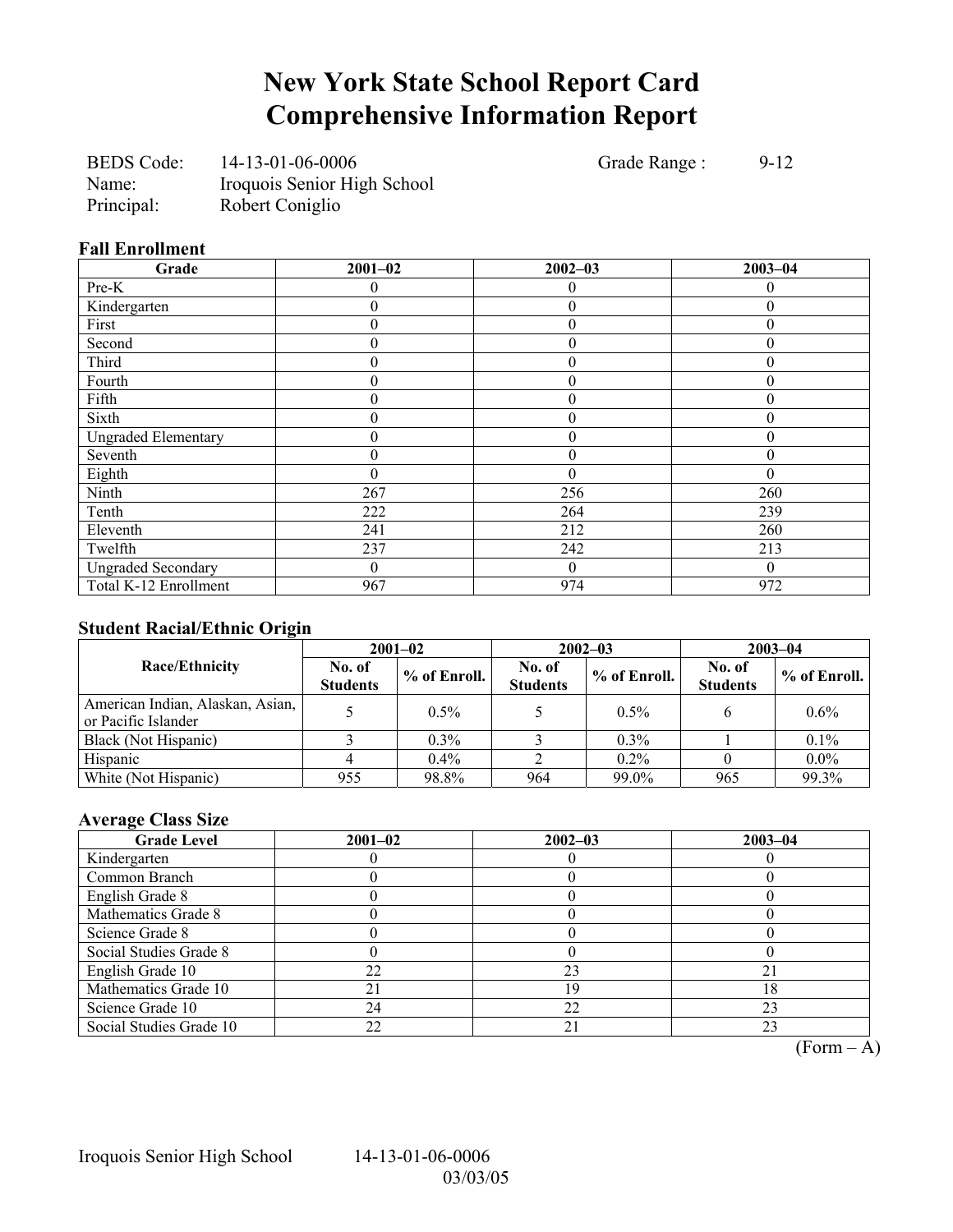### **District Need to Resource Capacity Category**

| <b>N/RC Category</b> | <b>Description</b>                                                  |
|----------------------|---------------------------------------------------------------------|
|                      | This is a school district with average student needs in relation to |
|                      | district resource capacity.                                         |

### **Similar School Group and Description**

| <b>Similar School Group</b> | <b>Description</b>                                                                                                                                                                                                                                                         |
|-----------------------------|----------------------------------------------------------------------------------------------------------------------------------------------------------------------------------------------------------------------------------------------------------------------------|
| 49                          | All schools in this group are secondary level schools in school<br>districts with average student needs in relation to district resource<br>capacity. The schools in this group are in the lower range of<br>student needs for secondary level schools in these districts. |

All schools within the same N/RC category are divided into three similar school groups defined by the percentage of students in the school who are eligible for the free-lunch program and/or who are limited English proficient (also known as English language learners).

#### **Student Demographics Used To Determine Similar Schools Group**

|                                   | $2001 - 02$ |         | $2002 - 03$ |         | $2003 - 04$ |         |
|-----------------------------------|-------------|---------|-------------|---------|-------------|---------|
|                                   | Count       | Percent | Count       | Percent | Count       | Percent |
| <b>Limited English Proficient</b> |             | $0.2\%$ |             | $0.2\%$ |             | $0.1\%$ |
| <b>Eligible for Free Lunch</b>    | 28          | 2.9%    | ر ے         | $2.4\%$ |             | $3.2\%$ |

#### **Attendance and Suspension**

|                               | $2000 - 01$<br>$%$ of<br>No. of |         |          | $2001 - 02$ | $2002 - 03$     |         |
|-------------------------------|---------------------------------|---------|----------|-------------|-----------------|---------|
|                               |                                 |         | No. of   | $%$ of      | No. of          | $%$ of  |
|                               | <b>Students</b>                 | Enroll. | Students | Enroll.     | <b>Students</b> | Enroll. |
| <b>Annual Attendance Rate</b> |                                 | 95.8%   |          | 95.5%       |                 | 95.8%   |
| <b>Student Suspensions</b>    |                                 | $0.5\%$ |          | $0.5\%$     |                 | $0.2\%$ |

### **Student Socioeconomic and Stability Indicators (Percent of Enrollment)**

### **2001–02 2002–03 2003–04 Reduced Lunch 2.9% 2.9% 2.7% 2.7% 3.5% Public Assistance** 1-10% 1-10% 1-10% 1-10% 1-10% 1-10% 1-10% 1-10% 1-10% 1-10% 1-10% 1-10% 1-10% 1-10% 1-10% 1-10% 1-10% 1-10% 1-10% 1-10% 1-10% 1-10% 1-10% 1-10% 1-10% 1-10% 1-10% 1-10% 1-10% 1-10% 1-10% 1-10% 1-10% 1-10 **Student Stability** 100%

#### **Staff Counts**

| <b>Staff</b>                          | $2003 - 04$ |
|---------------------------------------|-------------|
| <b>Total Teachers</b>                 | 65          |
| <b>Total Other Professional Staff</b> |             |
| <b>Total Paraprofessionals</b>        | NА          |
| Teaching Out of Certification*        |             |

\*Teaching out of certification more than on an incidental basis.

 $(Form - B)$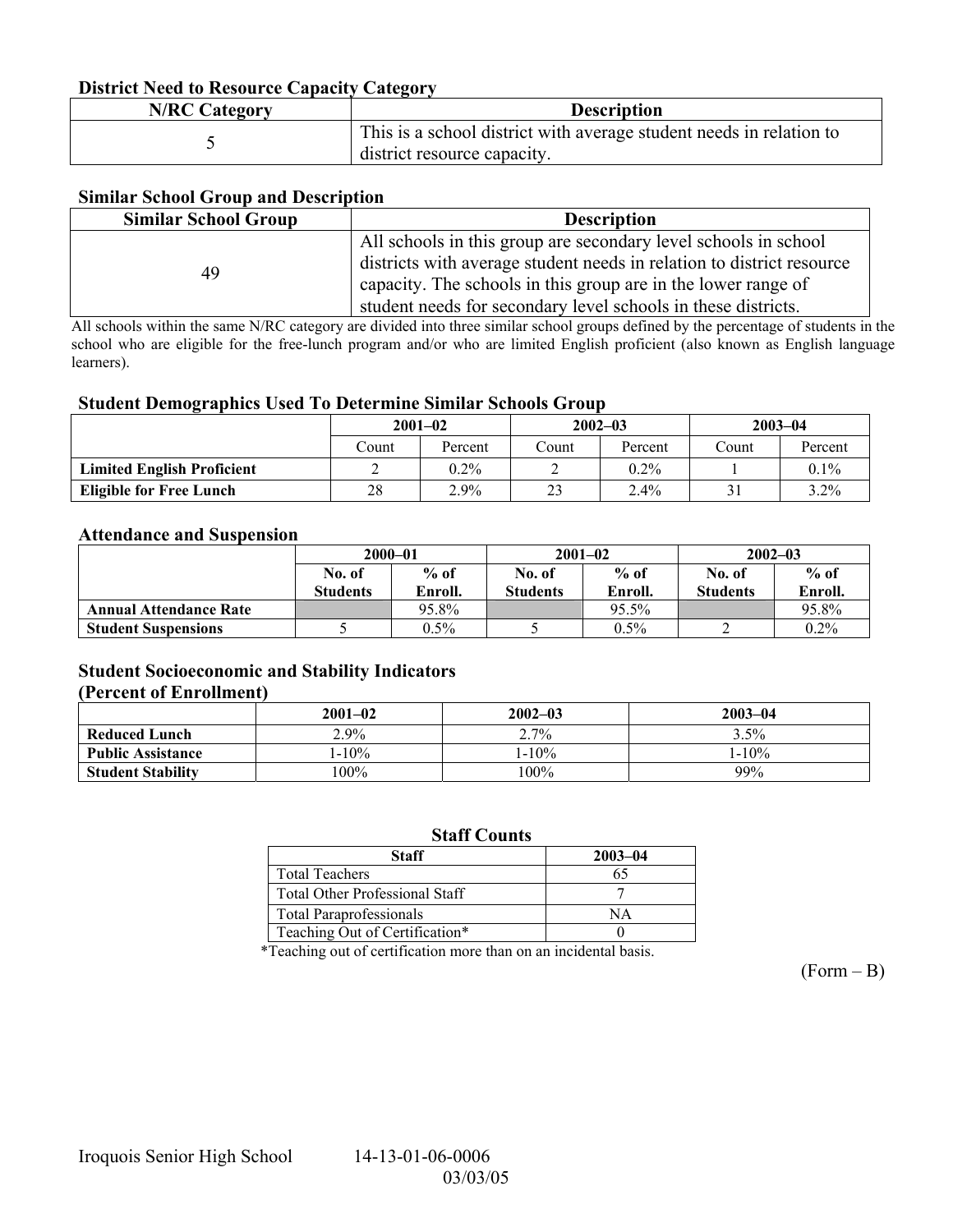# **High School Graduates and Noncompleters**

| mgn benoor Grauuates Larming regents Diplomas |                       |                                   |                                                    |                       |                                   |                                                    |                |                                   |                                                    |  |
|-----------------------------------------------|-----------------------|-----------------------------------|----------------------------------------------------|-----------------------|-----------------------------------|----------------------------------------------------|----------------|-----------------------------------|----------------------------------------------------|--|
|                                               | $2001 - 02$           |                                   |                                                    |                       | $2002 - 03$                       |                                                    |                | $2003 - 04$                       |                                                    |  |
|                                               | <b>Total</b><br>Grads | <b>Regents</b><br><b>Diplomas</b> | $\frac{6}{9}$<br><b>Regents</b><br><b>Diplomas</b> | <b>Total</b><br>Grads | <b>Regents</b><br><b>Diplomas</b> | $\frac{0}{0}$<br><b>Regents</b><br><b>Diplomas</b> | Total<br>Grads | <b>Regents</b><br><b>Diplomas</b> | $\frac{0}{0}$<br><b>Regents</b><br><b>Diplomas</b> |  |
| General<br>Education                          | 208                   | 164                               | 79%                                                | 231                   | 183                               | 79%                                                | 190            | 164                               | 86%                                                |  |
| Students with<br><b>Disabilities</b>          | 9                     |                                   | $0\%$                                              | 14                    | 3                                 | 21%                                                | 14             | 4                                 | 29%                                                |  |
| All Students                                  | 217                   | 164                               | 76%                                                | 245                   | 186                               | 76%                                                | 204            | 168                               | 82%                                                |  |

## **High School Graduates Earning Regents Diplomas\***

\*Only students awarded local diplomas (including local diplomas with Regents endorsements) are counted as high school graduates. Because of a change in data collection procedures for the 2001–02 school year, diploma counts for that year do not include counts from August 2001. Data for the 2002–03 school year include August 2002 and January and June 2003 graduates; data for the 2003–04 school year include August 2003 and January and June 2004 graduates.

### **Distribution of 2003–04 Graduates (All Students)**

|               | To 4-vear<br>College | To 2-year<br>College | <b>To Other Post-</b><br>Secondary | To the Military | Emplovment | Other |
|---------------|----------------------|----------------------|------------------------------------|-----------------|------------|-------|
| <b>Number</b> | $\overline{10}$      | 49                   |                                    |                 |            |       |
| Percent       | 58%                  | 24%                  | $0\%$                              | $4\%$           | 5%         | 7%    |

### **Number of High School Completers with Disabilities in 2003–04**

| Graduates*<br>'a) | Regents<br><b>Diplomas</b><br>b) | <b>IEP Diplomas</b><br>or Certificates | All 2003-04<br><b>Completers</b><br>$(a+c)$ |
|-------------------|----------------------------------|----------------------------------------|---------------------------------------------|
|                   |                                  |                                        |                                             |

\*Local Diplomas (including local diplomas with Regents endorsements)

### **High School Noncompletion Rates**

|                        |                            | $2001 - 02$     |         |                 | $2002 - 03$ | $2003 - 04$     |         |
|------------------------|----------------------------|-----------------|---------|-----------------|-------------|-----------------|---------|
|                        |                            | No. of          | $%$ of  | No. of          | $%$ of      | No. of          | $%$ of  |
|                        |                            | <b>Students</b> | Enroll. | <b>Students</b> | Enroll.     | <b>Students</b> | Enroll. |
| General-               | Dropped Out                | 12              |         | 15              |             | h               | $0.7\%$ |
| <b>Education</b>       | Entered GED Program*       |                 |         |                 |             |                 | $0.1\%$ |
| <b>Students</b>        | <b>Total Noncompleters</b> | 12              |         | 15              |             |                 | $0.8\%$ |
| <b>Students</b>        | Dropped Out                |                 |         |                 |             |                 | 3.4%    |
| with                   | Entered GED Program*       |                 |         |                 |             |                 | $0.0\%$ |
| <b>Disabilities</b>    | <b>Total Noncompleters</b> |                 |         |                 |             |                 | $3.4\%$ |
|                        | Dropped Out                | 12              | $1.2\%$ | 18              | $1.8\%$     | Q               | $0.9\%$ |
| All<br><b>Students</b> | Entered GED Program*       |                 | $0.0\%$ |                 | $0.0\%$     |                 | $0.1\%$ |
|                        | <b>Total Noncompleters</b> | 12              | 1.2%    | 18              | 1.8%        | 10              | $1.0\%$ |

\*The number and percentage of students who left a program leading to a high school diploma and entered a program leading to a high school equivalency diploma.

 $(Form - C)$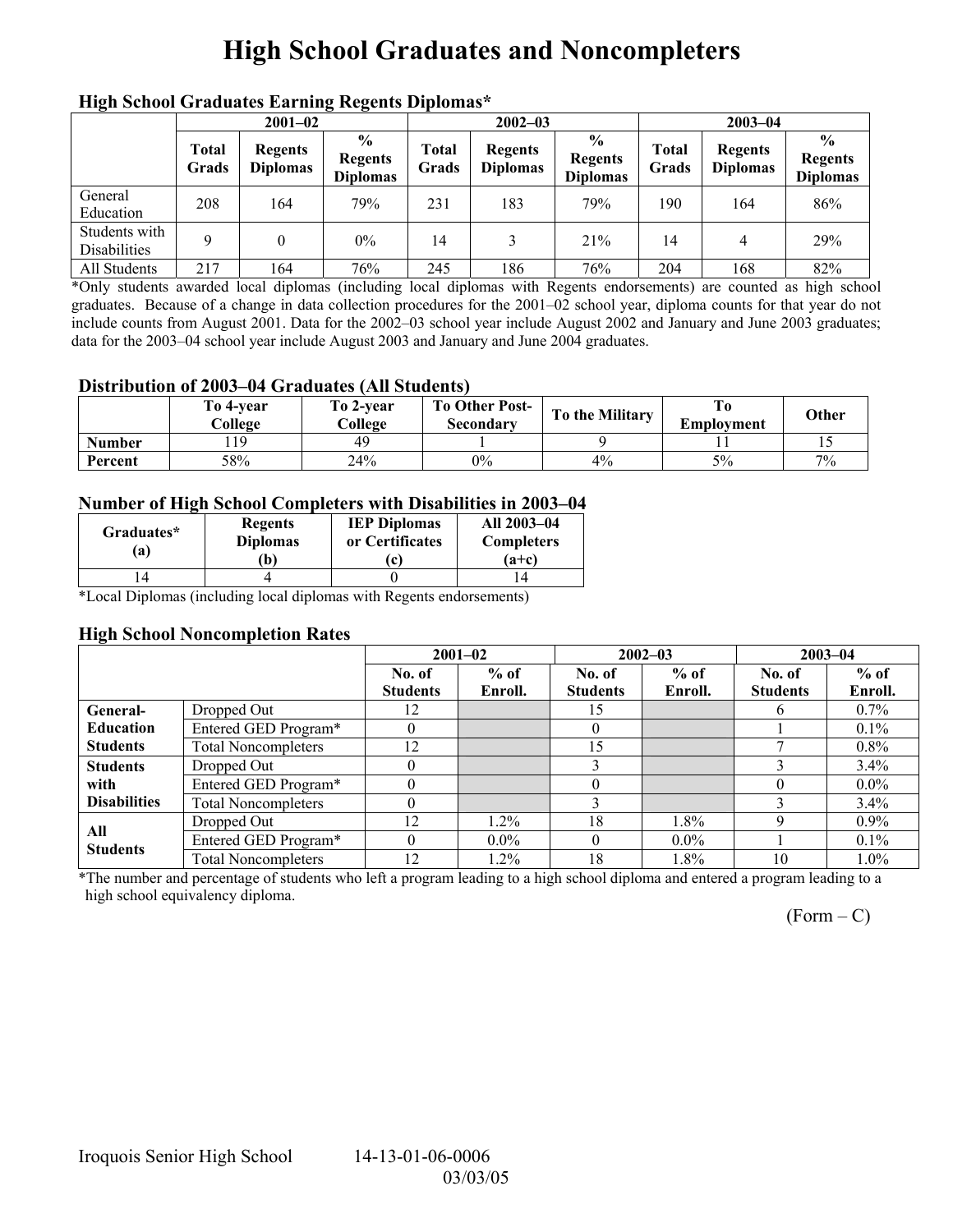# **Career Development and Occupational Studies (CDOS)**

## **Percentage of Students Documenting Self- and**  Career-Awareness Information and Career Exploration Activities, K-3

| <b>Grades</b> | $2001 - 02$           | $2002 - 03$           | $2003 - 04$ |
|---------------|-----------------------|-----------------------|-------------|
|               | 0%                    | $\gamma$ <sup>o</sup> | $0\%$       |
|               | $\gamma$ <sup>o</sup> | $\Omega$ %            | $\Omega$    |

## **Students Developing a Career Plan, 4–12**

| <b>Grades</b> |                                      | $2001 - 02$ | $2002 - 03$ | $2003 - 04$ |
|---------------|--------------------------------------|-------------|-------------|-------------|
|               | Number of General-Education Students | $\theta$    | $\Omega$    | $\theta$    |
| $4 - 5$       | Number of Students with Disabilities | $\theta$    | $\theta$    | $\theta$    |
|               | Number of All Students               | $\theta$    | $\Omega$    | $\theta$    |
|               | Percent of Enrollment                | $0\%$       | $0\%$       | $0\%$       |
|               | Number of General-Education Students | $\theta$    | $\Omega$    | 0           |
| $6 - 8$       | Number of Students with Disabilities | $\Omega$    | $\Omega$    | $\theta$    |
|               | Number of All Students               | $\theta$    | $\Omega$    | $\theta$    |
|               | Percent of Enrollment                | $0\%$       | $0\%$       | $0\%$       |
|               | Number of General-Education Students | 203         | 265         | 244         |
| $9 - 12$      | Number of Students with Disabilities | 22          | 29          | 18          |
|               | Number of All Students               | 225         | 294         | 262         |
|               | Percent of Enrollment                | 23%         | 30%         | 27%         |

## **Career and Technical Education (CTE) Programs**

|                                                   |       | <b>This District</b> | <b>Statewide</b> |
|---------------------------------------------------|-------|----------------------|------------------|
| <b>CTE</b> Program                                | Count | Percentage           | Average          |
| All CTE Programs                                  |       |                      |                  |
| Completed the CTE Program                         |       |                      |                  |
| Completed and Passed Regents Exams                |       |                      |                  |
| Completed and had Course Average of 75% or More   |       |                      |                  |
| Completed and Attained a HS Diploma or Equivalent |       |                      |                  |
| Completed and Whose Status is Known               |       |                      |                  |
| Completed and Were Successfully Placed            |       |                      |                  |
| Nontraditional Programs                           |       |                      |                  |
| Underrepresented Gender Members Enrolled          |       |                      |                  |
| Underrepresented Gender Members Who Completed     |       |                      |                  |

**Enrollment data are for the 2003-2004 school year; completer data are as of June 2003.** 

**Note: Blank cells indicate that either the district did not have a CTE program or did not report data.** 

 **This data is reported only at the district level.** 

 $(Form - D)$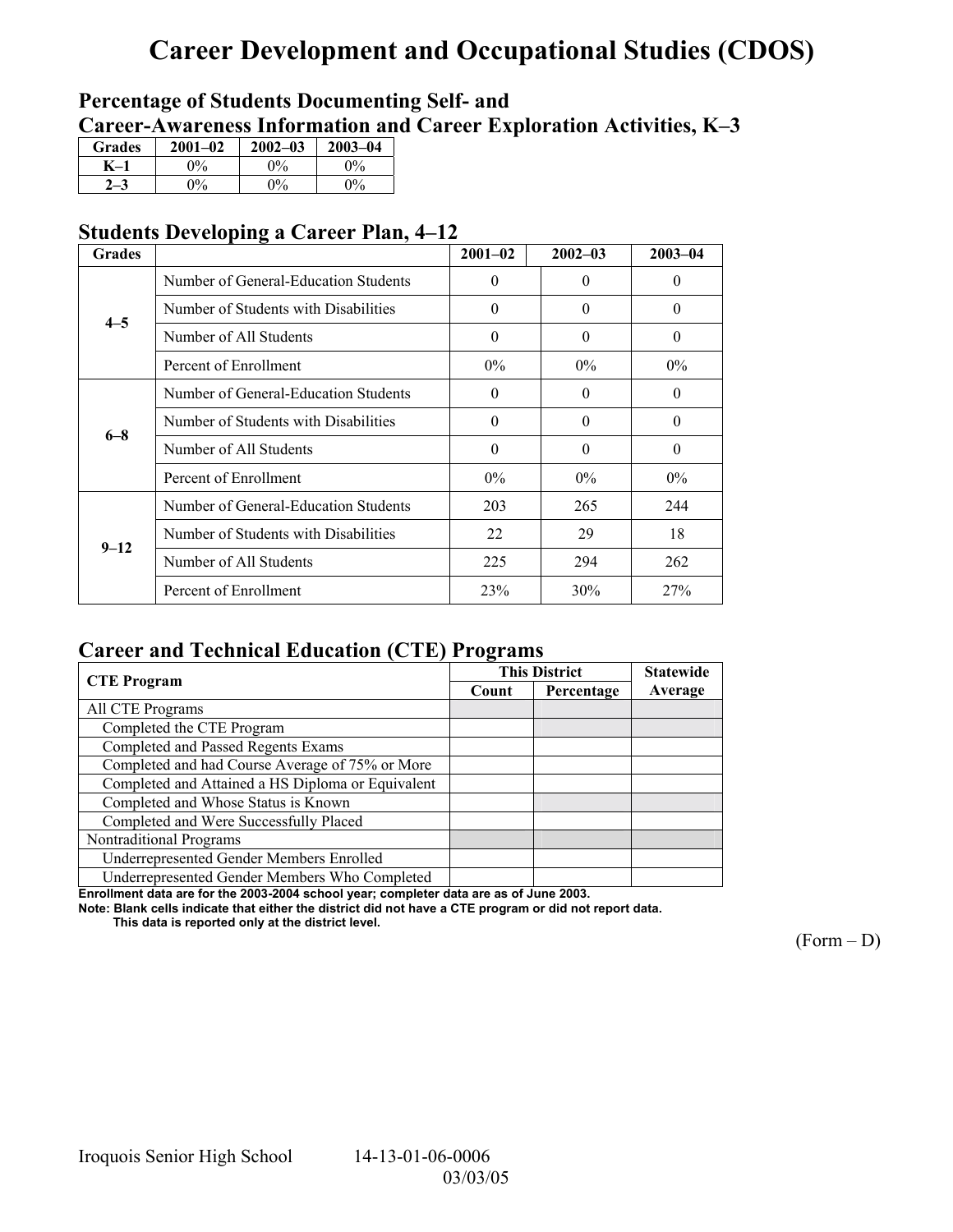# **Second Language Proficiency Examinations**

## **General-Education Students**

| <b>Test</b> | $2001 - 02$       |           |                   | $2002 - 03$ | $2003 - 04$       |           |  |
|-------------|-------------------|-----------|-------------------|-------------|-------------------|-----------|--|
|             | <b>No. Tested</b> | % Passing | <b>No. Tested</b> | % Passing   | <b>No. Tested</b> | % Passing |  |
| French      |                   | 56%       |                   | 100%        |                   | 100%      |  |
| German      |                   | $0\%$     |                   | 0%          |                   | $0\%$     |  |
| Italian     |                   | 0%        |                   | 0%          |                   | $0\%$     |  |
| Latin       |                   | $0\%$     |                   | 0%          |                   | $0\%$     |  |
| Spanish     |                   | 91%       |                   | 94%         |                   | 82%       |  |

## **Students with Disabilities**

| <b>Test</b> | $2001 - 02$       |           |                   | $2002 - 03$ | $2003 - 04$       |           |  |
|-------------|-------------------|-----------|-------------------|-------------|-------------------|-----------|--|
|             | <b>No. Tested</b> | % Passing | <b>No. Tested</b> | % Passing   | <b>No. Tested</b> | % Passing |  |
| French      |                   | $0\%$     |                   | $0\%$       |                   |           |  |
| German      |                   | $0\%$     |                   | $0\%$       |                   | $0\%$     |  |
| Italian     |                   | $0\%$     |                   | 0%          |                   | $0\%$     |  |
| Latin       |                   | $0\%$     |                   | 0%          |                   | $0\%$     |  |
| Spanish     |                   | $0\%$     |                   |             |                   |           |  |

# **Regents Competency Tests**

### **General-Education Students**

| <b>Test</b>       | $2001 - 02$       |           |                   | $2002 - 03$ | $2003 - 04$       |           |  |
|-------------------|-------------------|-----------|-------------------|-------------|-------------------|-----------|--|
|                   | <b>No. Tested</b> | % Passing | <b>No. Tested</b> | % Passing   | <b>No. Tested</b> | % Passing |  |
| Mathematics       |                   |           |                   | 80%         |                   | $0\%$     |  |
| Science           |                   |           |                   |             |                   |           |  |
| Reading           |                   | $0\%$     |                   |             |                   | $0\%$     |  |
| Writing           |                   | $0\%$     |                   |             |                   | $0\%$     |  |
| Global Studies    |                   | $0\%$     |                   |             |                   | $0\%$     |  |
| U.S. Hist & Gov't |                   | $0\%$     |                   | 0%          |                   | 0%        |  |

### **Students with Disabilities**

| <b>Test</b>        | $2001 - 02$       |           | $2002 - 03$       |           | $2003 - 04$       |           |  |
|--------------------|-------------------|-----------|-------------------|-----------|-------------------|-----------|--|
|                    | <b>No. Tested</b> | % Passing | <b>No. Tested</b> | % Passing | <b>No. Tested</b> | % Passing |  |
| <b>Mathematics</b> | 26                | 65%       | 27                | 93%       | 1 V               | 88%       |  |
| Science            | 27                | 74%       | 19                | 74%       |                   | 88%       |  |
| Reading            |                   | $0\%$     |                   | 100%      |                   |           |  |
| Writing            |                   |           |                   | 100%      |                   |           |  |
| Global Studies     |                   |           |                   | 73%       |                   |           |  |
| U.S. Hist & Gov't  |                   | 100%      |                   | 29%       |                   | 33%       |  |

 $(Form - E)$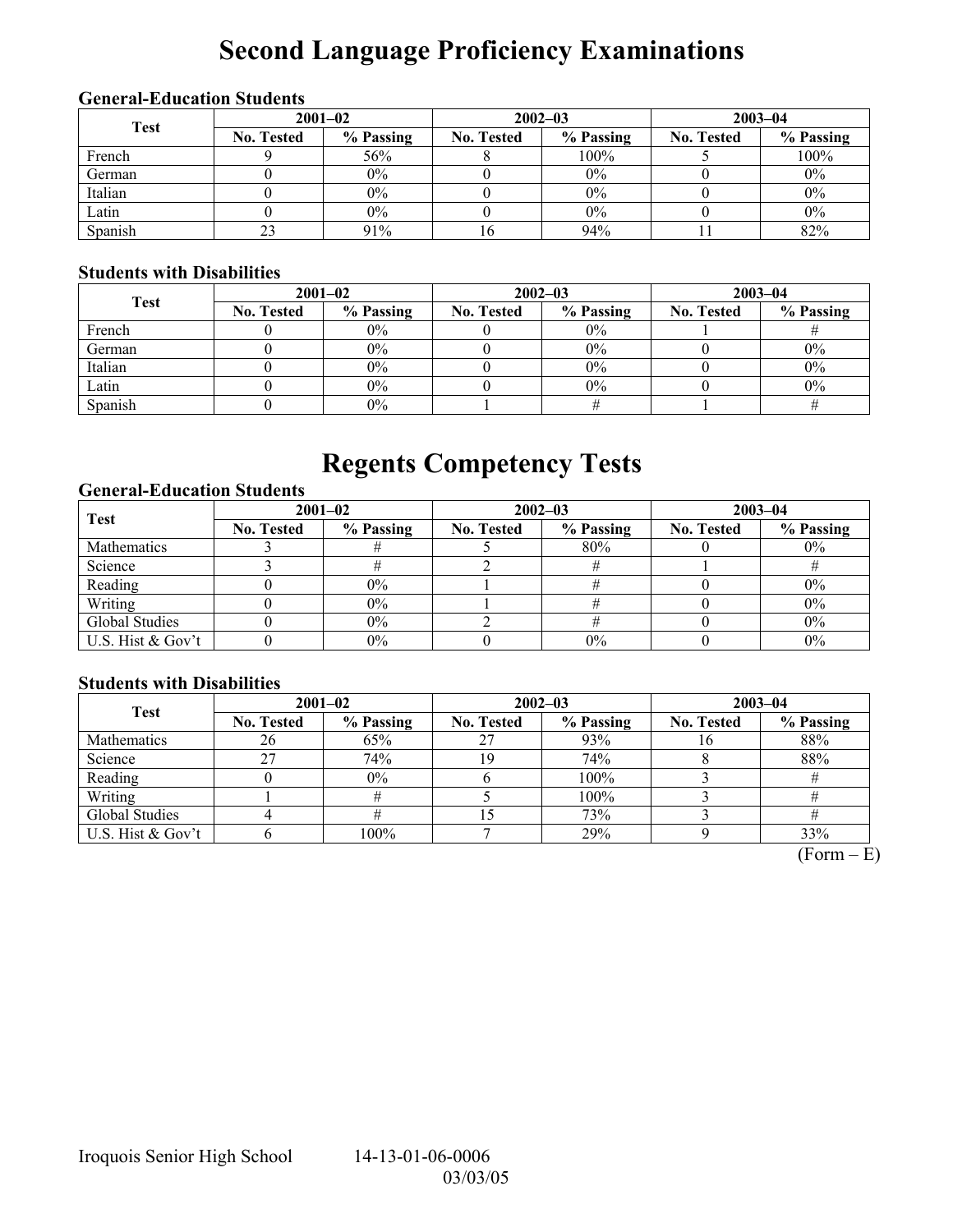|                                     | <b>All Students</b> |                                     |             |                  | <b>Students with Disabilities</b> |                 |
|-------------------------------------|---------------------|-------------------------------------|-------------|------------------|-----------------------------------|-----------------|
|                                     | $2001 - 02$         | $2002 - 03$                         | $2003 - 04$ | $2001 - 02$      | $2002 - 03$                       | $2003 - 04$     |
|                                     |                     | <b>Comprehensive English</b>        |             |                  |                                   |                 |
| Number Tested                       | 244                 | 210                                 | 258         | 15               | 18                                | 27              |
| Number Scoring 55-100               | 244                 | 207                                 | 255         | 15               | 17                                | 24              |
| Number Scoring 65-100               | 240                 | 199                                 | 246         | 14               | $\overline{12}$                   | 17              |
| Number Scoring 85-100               | 156                 | 150                                 | 186         | $\overline{2}$   | $\overline{3}$                    | $\overline{3}$  |
| Percentage of Tested Scoring 55-100 | 100%                | 99%                                 | 99%         | $100\%$          | 94%                               | 89%             |
| Percentage of Tested Scoring 65-100 | 98%                 | 95%                                 | 95%         | 93%              | 67%                               | 63%             |
| Percentage of Tested Scoring 85-100 | 64%                 | 71%                                 | 72%         | 13%              | 17%                               | 11%             |
|                                     |                     | <b>Mathematics A</b>                |             |                  |                                   |                 |
| Number Tested                       | 224                 | 283                                 | 237         | 19               | 21                                | 23              |
| Number Scoring 55-100               | 201                 | 261                                 | 235         | 12               | 11                                | 21              |
| Number Scoring 65-100               | 179                 | 233                                 | 226         | 6                | 5                                 | 16              |
| Number Scoring 85-100               | 82                  | 59                                  | 94          | $\overline{2}$   | $\overline{2}$                    | $\mathbf{0}$    |
| Percentage of Tested Scoring 55-100 | 90%                 | 92%                                 | 99%         | 63%              | 52%                               | 91%             |
| Percentage of Tested Scoring 65-100 | 80%                 | 82%                                 | 95%         | 32%              | 24%                               | 70%             |
| Percentage of Tested Scoring 85-100 | 37%                 | 21%                                 | 40%         | $11\%$           | 10%                               | $0\%$           |
|                                     |                     | <b>Mathematics B</b>                |             |                  |                                   |                 |
| Number Tested                       | $\boldsymbol{0}$    | 127                                 | 144         | $\boldsymbol{0}$ | 1                                 | $\mathfrak{Z}$  |
| Number Scoring 55-100               | $\boldsymbol{0}$    | 107                                 | 123         | $\boldsymbol{0}$ | $\#$                              | $\#$            |
| Number Scoring 65-100               | $\mathbf{0}$        | 93                                  | 107         | $\mathbf{0}$     | $\#$                              | $\#$            |
| Number Scoring 85-100               | $\mathbf{0}$        | 22                                  | 31          | $\overline{0}$   | $\#$                              | $\#$            |
| Percentage of Tested Scoring 55-100 | $0\%$               | 84%                                 | 85%         | $\overline{0\%}$ | $\#$                              | $\#$            |
| Percentage of Tested Scoring 65-100 | $0\%$               | 73%                                 | 74%         | $0\%$            | $\#$                              | $\#$            |
| Percentage of Tested Scoring 85-100 | $0\%$               | 17%                                 | 22%         | $0\%$            | $\overline{\#}$                   | $\overline{\#}$ |
|                                     |                     | <b>Global History and Geography</b> |             |                  |                                   |                 |
| Number Tested                       | 229                 | 271                                 | 251         | 24               | 31                                | 21              |
| Number Scoring 55-100               | $\overline{218}$    | 250                                 | 238         | $\overline{20}$  | $\overline{19}$                   | $\overline{17}$ |
| Number Scoring 65-100               | 202                 | 231                                 | 225         | 14               | 15                                | 13              |
| Number Scoring 85-100               | 65                  | 90                                  | 127         | $\boldsymbol{0}$ | $\mathbf{1}$                      | $\overline{4}$  |
| Percentage of Tested Scoring 55-100 | 95%                 | 92%                                 | 95%         | 83%              | 61%                               | 81%             |
| Percentage of Tested Scoring 65-100 | 88%                 | 85%                                 | 90%         | 58%              | 48%                               | 62%             |
| Percentage of Tested Scoring 85-100 | 28%                 | 33%                                 | 51%         | $\overline{0\%}$ | 3%                                | 19%             |
|                                     |                     | <b>U.S. History and Government</b>  |             |                  |                                   |                 |
| Number Tested                       | 266                 | 241                                 | 265         | 17               | 20                                | 28              |
| Number Scoring 55-100               | 243                 | 226                                 | 245         | $\overline{10}$  | $\overline{16}$                   | 20              |
| Number Scoring 65-100               | 228                 | 205                                 | 232         | $\overline{9}$   | $\overline{12}$                   | 15              |
| Number Scoring 85-100               | $\overline{67}$     | 102                                 | 110         | $\mathbf{1}$     | $\overline{5}$                    | $\overline{4}$  |
| Percentage of Tested Scoring 55-100 | 91%                 | 94%                                 | 92%         | 59%              | 80%                               | 71%             |
| Percentage of Tested Scoring 65-100 | 86%                 | 85%                                 | 88%         | 53%              | 60%                               | 54%             |
| Percentage of Tested Scoring 85-100 | 25%                 | 42%                                 | 42%         | 6%               | 25%                               | 14%             |

 $\overline{(Form - F)}$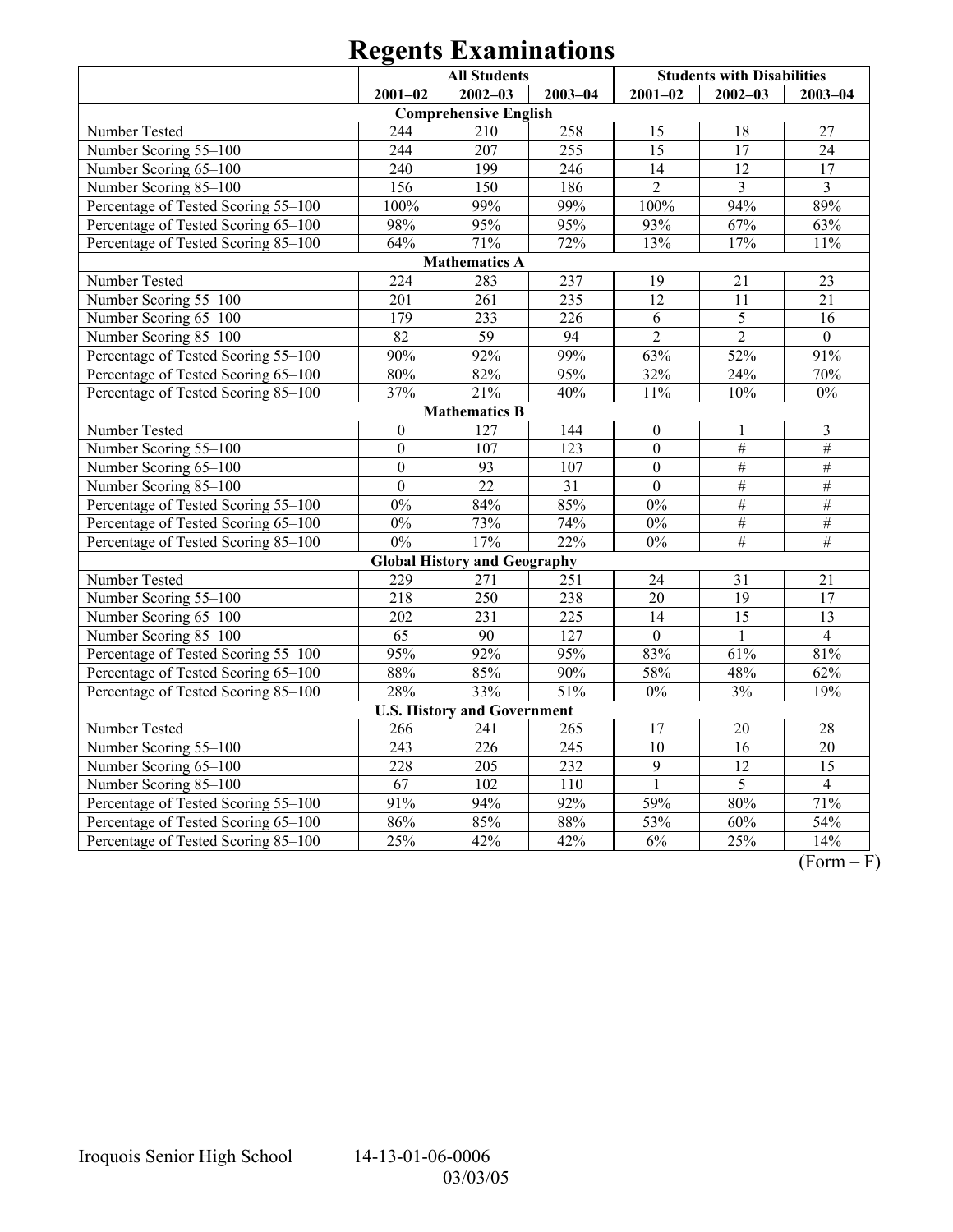|                                     | <b>All Students</b> |                                       |                 | <b>Students with Disabilities</b> |                 |                |
|-------------------------------------|---------------------|---------------------------------------|-----------------|-----------------------------------|-----------------|----------------|
|                                     | $2001 - 02$         | $2002 - 03$                           | $2003 - 04$     | $2001 - 02$                       | $2002 - 03$     | $2003 - 04$    |
|                                     |                     | <b>Living Environment</b>             |                 |                                   |                 |                |
| Number Tested                       | 231                 | 253                                   | 263             | 21                                | 28              | 23             |
| Number Scoring 55-100               | 225                 | 239                                   | 257             | 19                                | 21              | 21             |
| Number Scoring 65-100               | 221                 | 229                                   | 250             | $\overline{17}$                   | 17              | 17             |
| Number Scoring 85-100               | 96                  | 82                                    | 112             | $\overline{3}$                    | $\mathbf{1}$    | $\overline{4}$ |
| Percentage of Tested Scoring 55-100 | 97%                 | 94%                                   | 98%             | 90%                               | 75%             | 91%            |
| Percentage of Tested Scoring 65-100 | 96%                 | 91%                                   | 95%             | 81%                               | 61%             | 74%            |
| Percentage of Tested Scoring 85-100 | 42%                 | 32%                                   | 43%             | 14%                               | 4%              | 17%            |
|                                     |                     | <b>Physical Setting/Earth Science</b> |                 |                                   |                 |                |
| Number Tested                       | 272                 | 240                                   | 213             | 30                                | 20              | 19             |
| Number Scoring 55-100               | 256                 | 221                                   | 196             | 26                                | 13              | 12             |
| Number Scoring 65-100               | 237                 | 204                                   | 183             | 21                                | 11              | 10             |
| Number Scoring 85-100               | 111                 | 89                                    | 80              | 6                                 | $\overline{2}$  |                |
| Percentage of Tested Scoring 55-100 | 94%                 | 92%                                   | 92%             | 87%                               | 65%             | 63%            |
| Percentage of Tested Scoring 65-100 | 87%                 | 85%                                   | 86%             | 70%                               | 55%             | 53%            |
| Percentage of Tested Scoring 85-100 | 41%                 | 37%                                   | 38%             | 20%                               | 10%             | 5%             |
|                                     |                     | <b>Physical Setting/Chemistry</b>     |                 |                                   |                 |                |
| Number Tested                       | 165                 | 183                                   | 164             | $\overline{c}$                    |                 | 3              |
| Number Scoring 55-100               | 161                 | 177                                   | 151             | $\#$                              | $\overline{\#}$ | $\#$           |
| Number Scoring 65-100               | 126                 | 149                                   | 126             | #                                 | $\#$            | $\#$           |
| Number Scoring 85-100               | 17                  | 50                                    | 44              | $\#$                              | $\#$            | #              |
| Percentage of Tested Scoring 55-100 | 98%                 | 97%                                   | 92%             | $\overline{\#}$                   | $\overline{\#}$ | $\overline{H}$ |
| Percentage of Tested Scoring 65-100 | 76%                 | 81%                                   | 77%             | $\#$                              | $\overline{\#}$ | $\#$           |
| Percentage of Tested Scoring 85-100 | 10%                 | 27%                                   | 27%             | #                                 | $\frac{1}{2}$   | #              |
|                                     |                     | <b>Physical Setting/Physics</b>       |                 |                                   |                 |                |
| Number Tested                       |                     |                                       | 55              |                                   |                 | $\mathbf{0}$   |
| Number Scoring 55-100               |                     |                                       | 54              |                                   |                 | $\overline{0}$ |
| Number Scoring 65-100               |                     |                                       | 53              |                                   |                 | $\overline{0}$ |
| Number Scoring 85-100               |                     |                                       | $\overline{21}$ |                                   |                 | $\theta$       |
| Percentage of Tested Scoring 55-100 |                     |                                       | 98%             |                                   |                 | $0\%$          |
| Percentage of Tested Scoring 65-100 |                     |                                       | 96%             |                                   |                 | $0\%$          |
| Percentage of Tested Scoring 85-100 |                     |                                       | 38%             |                                   |                 | $0\%$          |

\* Physical Setting/Physics results for 2001–02 and 2002–03 are not included in the report card because the Department issued new conversion charts for assessments administered in those years.

 $(Form - G)$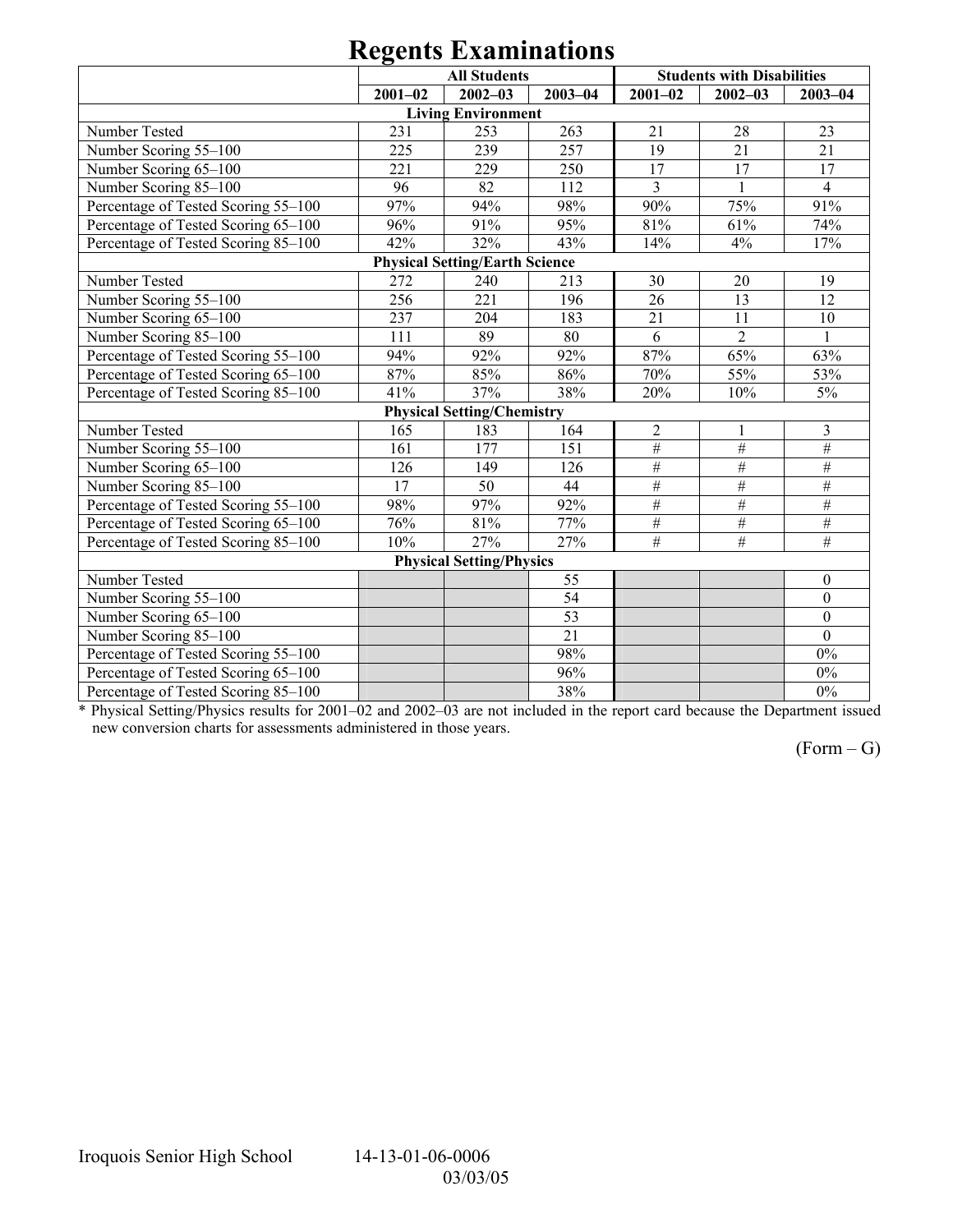|                                     |                  | <b>All Students</b>          |                  | <b>Students with Disabilities</b> |                  |                     |
|-------------------------------------|------------------|------------------------------|------------------|-----------------------------------|------------------|---------------------|
|                                     | $2001 - 02$      | $2002 - 03$                  | $2003 - 04$      | $2001 - 02$                       | $2002 - 03$      | $2003 - 04$         |
|                                     |                  | <b>Comprehensive French</b>  |                  |                                   |                  |                     |
| Number Tested                       | 72               | 62                           | 79               | $\boldsymbol{0}$                  | $\boldsymbol{0}$ | $\boldsymbol{0}$    |
| Number Scoring 55-100               | 72               | 62                           | 77               | $\boldsymbol{0}$                  | $\mathbf{0}$     | $\boldsymbol{0}$    |
| Number Scoring 65-100               | 70               | 60                           | 74               | $\boldsymbol{0}$                  | $\boldsymbol{0}$ | $\boldsymbol{0}$    |
| Number Scoring 85-100               | 20               | 30                           | 27               | $\theta$                          | $\theta$         | $\theta$            |
| Percentage of Tested Scoring 55-100 | 100%             | 100%                         | 97%              | $0\%$                             | $0\%$            | $0\%$               |
| Percentage of Tested Scoring 65-100 | 97%              | 97%                          | 94%              | $0\%$                             | $0\%$            | $0\%$               |
| Percentage of Tested Scoring 85-100 | 28%              | 48%                          | 34%              | $0\%$                             | $0\%$            | $0\%$               |
|                                     |                  | <b>Comprehensive Italian</b> |                  |                                   |                  |                     |
| Number Tested                       | $\overline{0}$   | $\boldsymbol{0}$             | $\boldsymbol{0}$ | $\boldsymbol{0}$                  | $\boldsymbol{0}$ | $\boldsymbol{0}$    |
| Number Scoring 55-100               | $\boldsymbol{0}$ | $\boldsymbol{0}$             | $\boldsymbol{0}$ | $\boldsymbol{0}$                  | $\mathbf{0}$     | $\boldsymbol{0}$    |
| Number Scoring 65-100               | $\boldsymbol{0}$ | $\boldsymbol{0}$             | $\boldsymbol{0}$ | $\boldsymbol{0}$                  | $\boldsymbol{0}$ | $\boldsymbol{0}$    |
| Number Scoring 85-100               | $\overline{0}$   | $\overline{0}$               | $\mathbf{0}$     | $\mathbf{0}$                      | $\mathbf{0}$     | $\mathbf{0}$        |
| Percentage of Tested Scoring 55-100 | $0\%$            | $0\%$                        | $0\%$            | $0\%$                             | $0\%$            | $0\%$               |
| Percentage of Tested Scoring 65-100 | $0\%$            | $0\%$                        | $0\%$            | $0\%$                             | $0\%$            | $0\%$               |
| Percentage of Tested Scoring 85-100 | $0\%$            | $0\%$                        | $0\%$            | $0\%$                             | $0\%$            | $0\%$               |
|                                     |                  | <b>Comprehensive German</b>  |                  |                                   |                  |                     |
| Number Tested                       | $\mathbf{0}$     | $\boldsymbol{0}$             | $\boldsymbol{0}$ | $\boldsymbol{0}$                  | $\boldsymbol{0}$ | $\boldsymbol{0}$    |
| Number Scoring 55-100               | $\boldsymbol{0}$ | $\boldsymbol{0}$             | $\boldsymbol{0}$ | $\boldsymbol{0}$                  | $\mathbf{0}$     | $\boldsymbol{0}$    |
| Number Scoring 65-100               | $\boldsymbol{0}$ | $\boldsymbol{0}$             | $\boldsymbol{0}$ | $\boldsymbol{0}$                  | $\boldsymbol{0}$ | $\boldsymbol{0}$    |
| Number Scoring 85-100               | $\mathbf{0}$     | $\overline{0}$               | $\mathbf{0}$     | $\mathbf{0}$                      | $\mathbf{0}$     | $\mathbf{0}$        |
| Percentage of Tested Scoring 55-100 | $0\%$            | $0\%$                        | $0\%$            | $0\%$                             | $0\%$            | $0\%$               |
| Percentage of Tested Scoring 65-100 | $0\%$            | $0\%$                        | $0\%$            | $0\%$                             | $0\%$            | $0\%$               |
| Percentage of Tested Scoring 85-100 | $0\%$            | $0\%$                        | $0\%$            | $0\%$                             | $0\%$            | $0\%$               |
|                                     |                  | <b>Comprehensive Hebrew</b>  |                  |                                   |                  |                     |
| Number Tested                       | $\boldsymbol{0}$ | $\boldsymbol{0}$             | $\boldsymbol{0}$ | $\boldsymbol{0}$                  | $\boldsymbol{0}$ | $\boldsymbol{0}$    |
| Number Scoring 55-100               | $\boldsymbol{0}$ | $\boldsymbol{0}$             | $\boldsymbol{0}$ | $\boldsymbol{0}$                  | $\mathbf{0}$     | $\boldsymbol{0}$    |
| Number Scoring 65-100               | $\boldsymbol{0}$ | $\boldsymbol{0}$             | $\boldsymbol{0}$ | $\boldsymbol{0}$                  | $\boldsymbol{0}$ | $\boldsymbol{0}$    |
| Number Scoring 85-100               | $\boldsymbol{0}$ | $\boldsymbol{0}$             | $\boldsymbol{0}$ | $\boldsymbol{0}$                  | $\mathbf{0}$     | $\boldsymbol{0}$    |
| Percentage of Tested Scoring 55-100 | $0\%$            | $0\%$                        | $0\%$            | $0\%$                             | $0\%$            | $0\%$               |
| Percentage of Tested Scoring 65-100 | $0\%$            | $0\%$                        | $0\%$            | $0\%$                             | $0\%$            | $0\%$               |
| Percentage of Tested Scoring 85-100 | $0\%$            | $0\%$                        | $0\%$            | $0\%$                             | $0\%$            | $0\%$               |
|                                     |                  | <b>Comprehensive Spanish</b> |                  |                                   |                  |                     |
| Number Tested                       | 96               | 98                           | 110              | $\boldsymbol{0}$                  | 3                | $\boldsymbol{0}$    |
| Number Scoring 55-100               | 94               | 94                           | 107              | $\boldsymbol{0}$                  | $\#$             | $\boldsymbol{0}$    |
| Number Scoring 65-100               | 91               | 94                           | 104              | $\boldsymbol{0}$                  | #                | $\boldsymbol{0}$    |
| Number Scoring 85-100               | 50               | $\overline{57}$              | 56               | $\theta$                          | $\#$             | $\mathbf{0}$        |
| Percentage of Tested Scoring 55-100 | 98%              | 96%                          | 97%              | $0\%$                             | $\frac{1}{2}$    | $0\%$               |
| Percentage of Tested Scoring 65-100 | 95%              | 96%                          | 95%              | $0\%$                             | $\frac{1}{2}$    | $0\%$               |
| Percentage of Tested Scoring 85-100 | 52%              | 58%                          | 51%              | $0\%$                             | $\overline{\#}$  | $0\%$               |
|                                     |                  | <b>Comprehensive Latin</b>   |                  |                                   |                  |                     |
| Number Tested                       | $\mathbf{0}$     | $\theta$                     | $\boldsymbol{0}$ | $\boldsymbol{0}$                  | $\boldsymbol{0}$ | $\boldsymbol{0}$    |
| Number Scoring 55-100               | $\boldsymbol{0}$ | $\boldsymbol{0}$             | $\boldsymbol{0}$ | $\boldsymbol{0}$                  | $\boldsymbol{0}$ | $\boldsymbol{0}$    |
| Number Scoring 65-100               | $\boldsymbol{0}$ | $\boldsymbol{0}$             | $\boldsymbol{0}$ | $\boldsymbol{0}$                  | $\boldsymbol{0}$ | $\boldsymbol{0}$    |
| Number Scoring 85-100               | $\mathbf{0}$     | $\mathbf{0}$                 | $\mathbf{0}$     | $\mathbf{0}$                      | $\theta$         | $\mathbf{0}$        |
| Percentage of Tested Scoring 55-100 | $0\%$            | $0\%$                        | $0\%$            | $0\%$                             | $0\%$            | $0\%$               |
| Percentage of Tested Scoring 65-100 | $0\%$            | $0\%$                        | $0\%$            | $0\%$                             | $0\%$            | $0\%$               |
| Percentage of Tested Scoring 85-100 | $0\%$            | $0\%$                        | $0\%$            | $0\%$                             | $0\%$            | $0\%$<br>$\sqrt{ }$ |

 $(Form - H)$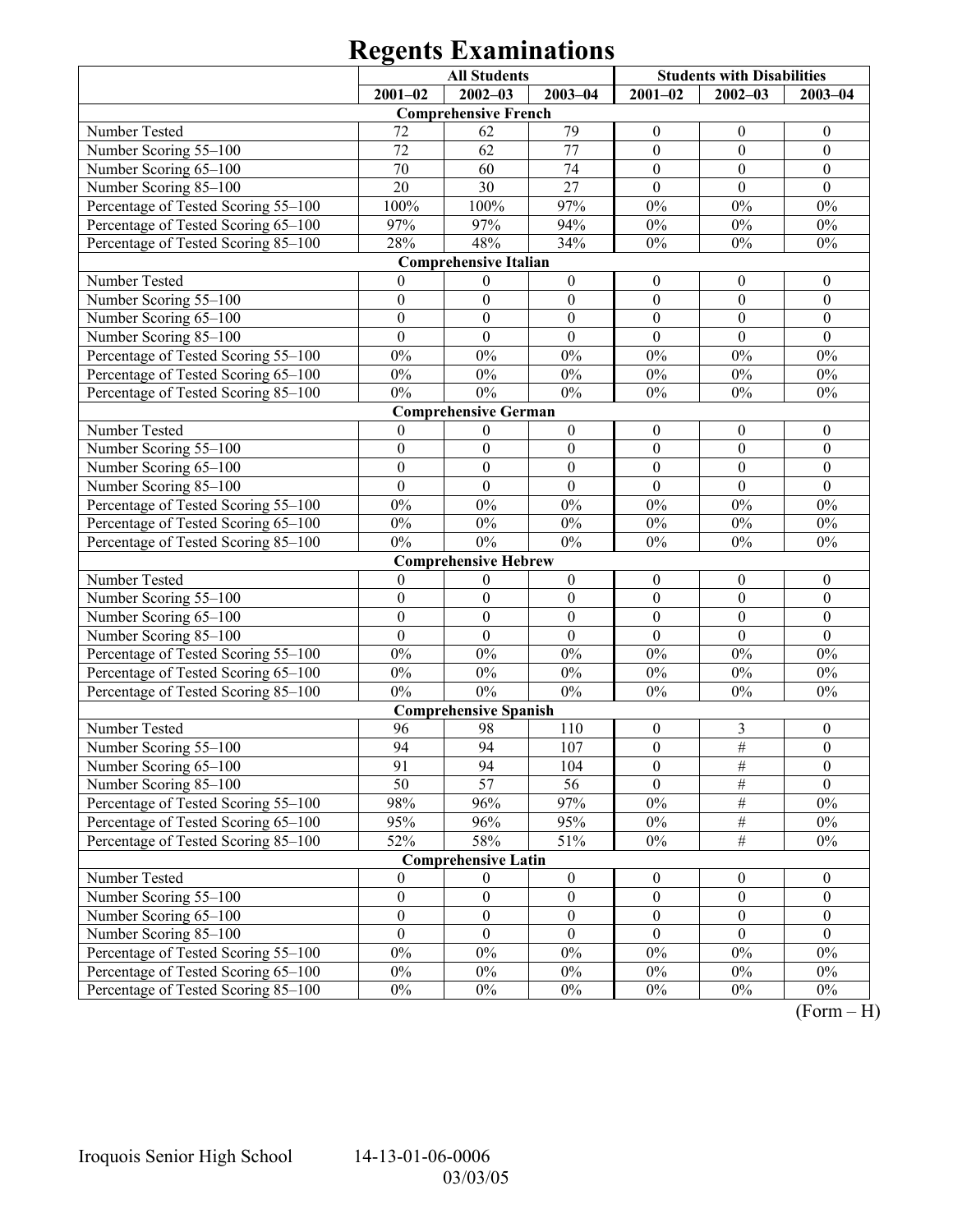|                                                                            | <b>All Students</b> |             |             | <b>Students with Disabilities</b> |             |             |  |
|----------------------------------------------------------------------------|---------------------|-------------|-------------|-----------------------------------|-------------|-------------|--|
|                                                                            | $2001 - 02$         | $2002 - 03$ | $2003 - 04$ | $2001 - 02$                       | $2002 - 03$ | $2003 - 04$ |  |
| <b>Sequential Mathematics, Course III (last administered January 2004)</b> |                     |             |             |                                   |             |             |  |
| Number Tested                                                              | 174                 | 20          |             |                                   |             |             |  |
| Number Scoring 55–100                                                      | 157                 | 16          |             | #                                 |             |             |  |
| Number Scoring 65-100                                                      | 153                 | 12          |             | #                                 |             |             |  |
| Number Scoring 85-100                                                      | 84                  |             |             | #                                 |             |             |  |
| Percentage of Tested Scoring 55-100                                        | 90%                 | 80%         | $0\%$       | #                                 | $0\%$       | $0\%$       |  |
| Percentage of Tested Scoring 65-100                                        | 88%                 | 60%         | $0\%$       | #                                 | $0\%$       | 0%          |  |
| Percentage of Tested Scoring 85–100                                        | 48%                 | 15%         | $0\%$       | #                                 | $0\%$       | $0\%$       |  |

# **Introduction to Occupations Examination**

|                                   | $2001 - 02$                    |              |                   | $2002 - 03$                                                                                                                                                                                                                                                                                                                        | $2003 - 04$       |           |
|-----------------------------------|--------------------------------|--------------|-------------------|------------------------------------------------------------------------------------------------------------------------------------------------------------------------------------------------------------------------------------------------------------------------------------------------------------------------------------|-------------------|-----------|
|                                   | <b>No. Tested</b>              | % Passing    | <b>No. Tested</b> | % Passing                                                                                                                                                                                                                                                                                                                          | <b>No. Tested</b> | % Passing |
| <b>General-Education Students</b> | 10                             | 97%          | 228               | 94%                                                                                                                                                                                                                                                                                                                                | 220               | 98%       |
| <b>Students with Disabilities</b> |                                | 100%         |                   | 82%                                                                                                                                                                                                                                                                                                                                | ∠ ⊥               | 71%       |
| $\mathbf{1}$ $\mathbf{0}$<br>11.7 | $\cdot$ , and a set of $\cdot$ | $11 \quad 1$ |                   | $\mathbf{r}$ $\mathbf{r}$ $\mathbf{r}$ $\mathbf{r}$ $\mathbf{r}$ $\mathbf{r}$ $\mathbf{r}$ $\mathbf{r}$ $\mathbf{r}$ $\mathbf{r}$ $\mathbf{r}$ $\mathbf{r}$ $\mathbf{r}$ $\mathbf{r}$ $\mathbf{r}$ $\mathbf{r}$ $\mathbf{r}$ $\mathbf{r}$ $\mathbf{r}$ $\mathbf{r}$ $\mathbf{r}$ $\mathbf{r}$ $\mathbf{r}$ $\mathbf{r}$ $\mathbf{$ |                   |           |

District reports contain data for all students with disabilities enrolled in the district for the 2001–02 school year.

## **Elementary-Level Social Studies**

|                 |                                   | <b>Number</b><br><b>Tested</b> | $%$ at Level 1 | % at Level 2 | $\%$ at Level 3 | % at Level 4 |
|-----------------|-----------------------------------|--------------------------------|----------------|--------------|-----------------|--------------|
| <b>Nov 2003</b> | General-Education Students        |                                | 0%             | 0%           | 0%              | $0\%$        |
|                 | <b>Students with Disabilities</b> |                                | 0%             | 0%           | $0\%$           | $0\%$        |
|                 | All Students                      |                                | 0%             | 0%           | $0\%$           | $0\%$        |

## **Middle-Level Social Studies**

|                  |                                   | <b>Number</b><br><b>Tested</b> | $\%$ at Level 1 |       | $\%$ at Level 2 $\%$ at Level 3 | $\%$ at Level 4 |
|------------------|-----------------------------------|--------------------------------|-----------------|-------|---------------------------------|-----------------|
| <b>June 2004</b> | <b>General-Education Students</b> |                                | 0%              | 0%    | $0\%$                           | $0\%$           |
|                  | <b>Students with Disabilities</b> |                                | 0%              | 0%    | $0\%$                           | $0\%$           |
|                  | All Students                      |                                | 0%              | $0\%$ | $0\%$                           | $0\%$           |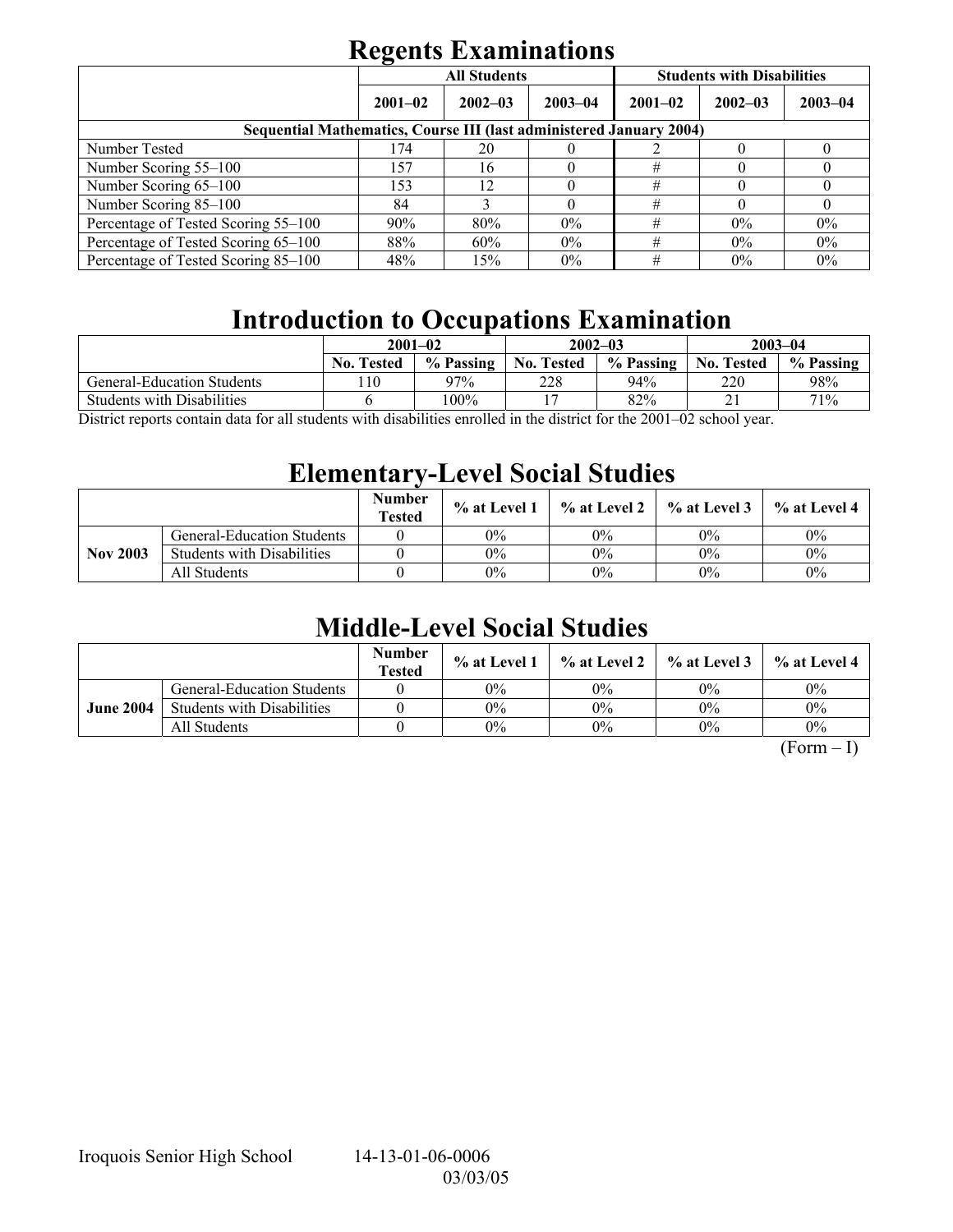## **New York State Alternate Assessments (NYSAA) 2003-04**

|                         | <b>Count of Students</b> |                   |                |         |         |         |  |  |  |  |
|-------------------------|--------------------------|-------------------|----------------|---------|---------|---------|--|--|--|--|
| <b>Test</b>             | <b>Tested</b>            | <b>Not Tested</b> | <b>Level 1</b> | Level 2 | Level 3 | Level 4 |  |  |  |  |
| <b>Elementary Level</b> |                          |                   |                |         |         |         |  |  |  |  |
| Social Studies          |                          |                   |                |         |         |         |  |  |  |  |
| <b>Middle Level</b>     |                          |                   |                |         |         |         |  |  |  |  |
| Social Studies          |                          |                   |                |         |         |         |  |  |  |  |
| <b>Secondary Level</b>  |                          |                   |                |         |         |         |  |  |  |  |
| English Language Arts   |                          |                   |                |         |         |         |  |  |  |  |
| <b>Social Studies</b>   |                          |                   |                |         |         |         |  |  |  |  |
| Mathematics             |                          |                   |                |         |         |         |  |  |  |  |
| Science                 |                          |                   |                |         |         |         |  |  |  |  |

## **2000 Cohort Performance on Regents Examinations after Four Years**

|                              | $\overline{\phantom{a}}$<br><b>General-Education Students</b> |                                      |                |                                    | <b>Students with Disabilities</b>    |                | <b>All Students</b>                |                                      |                |
|------------------------------|---------------------------------------------------------------|--------------------------------------|----------------|------------------------------------|--------------------------------------|----------------|------------------------------------|--------------------------------------|----------------|
|                              | Global<br><b>History</b><br>& Geo.                            | U.S.<br><b>History</b><br>$\&$ Gov't | <b>Science</b> | Global<br><b>History</b><br>& Geo. | U.S.<br><b>History</b><br>$\&$ Gov't | <b>Science</b> | Global<br><b>History</b><br>& Geo. | U.S.<br><b>History</b><br>$\&$ Gov't | <b>Science</b> |
| <b>Cohort Enrollment</b>     | 194                                                           | 194                                  | 194            |                                    |                                      | 17             | 211                                | 211                                  | 211            |
| Number Scoring 55–64         |                                                               | o                                    |                |                                    |                                      |                |                                    |                                      |                |
| Number Scoring 65-84         | 121                                                           | 83                                   | 76             | 12                                 |                                      | 12             | 133                                | 89                                   | 88             |
| Number Scoring 85-100        | 64                                                            | 95                                   | 117            |                                    |                                      |                | 64                                 | 99                                   | 120            |
| <b>Approved Alternatives</b> |                                                               |                                      |                |                                    |                                      |                |                                    |                                      |                |

 $(Form - J)$